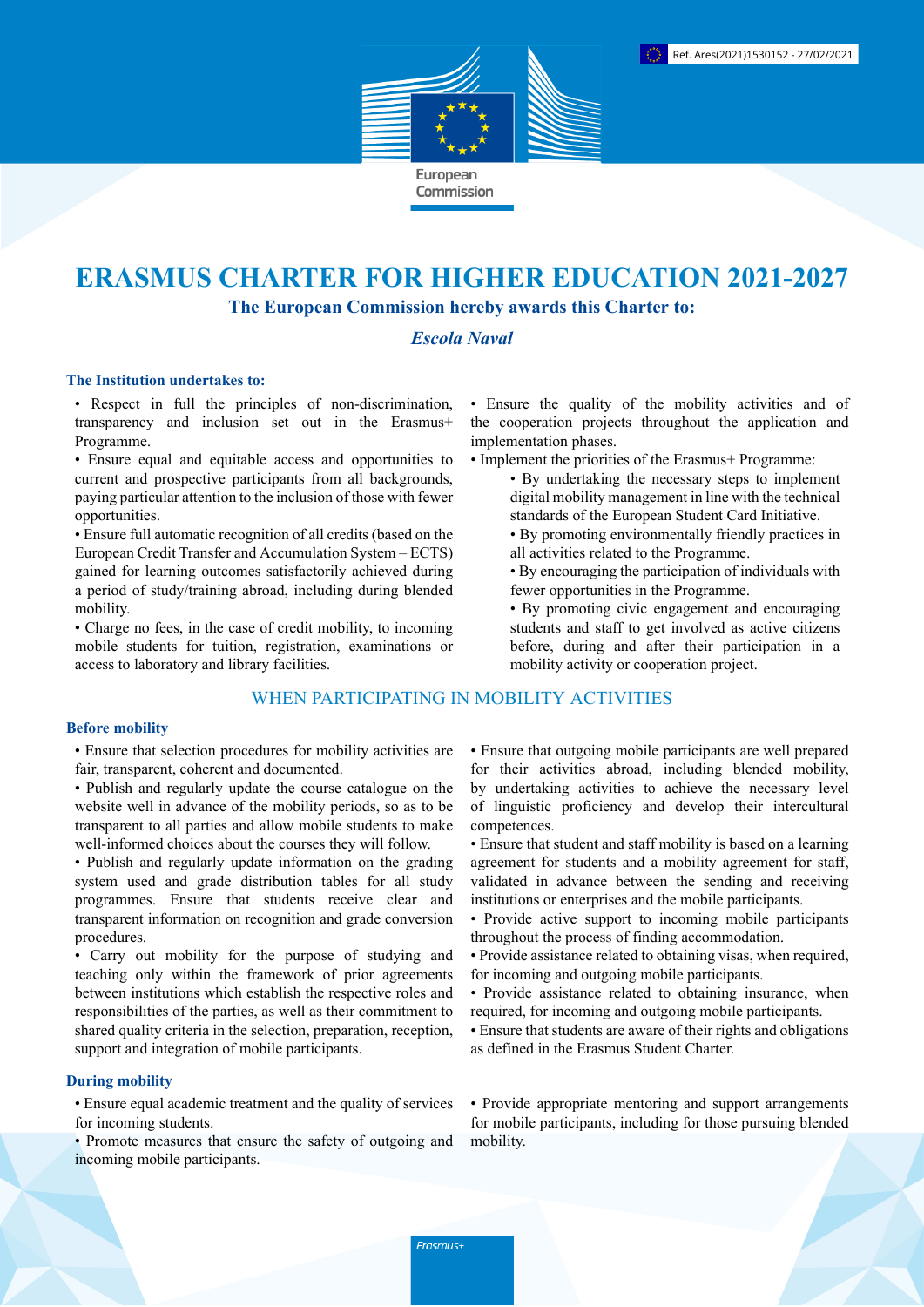• Integrate incoming mobile participants into the wider student community and in the Institution's everyday life. Encourage them to act as ambassadors of the Erasmus+ Programme and share their mobility experience.

#### **After mobility**

• Provide incoming mobile students and their sending institutions with transcripts of records containing a full, accurate and timely record of their achievements at the end of the mobility period.

• Ensure that all ECTS credits gained for learning outcomes satisfactorily achieved during a period of study/training abroad, including during blended mobility, are fully and automatically recognised as agreed in the learning agreement and confirmed by the transcript of records/traineeship certificate; transfer those credits without delay into the student's records, count them towards the student's degree without any additional work or assessment of the student and make them traceable in the student's transcript of records and the Diploma Supplement.

• Provide appropriate language support to incoming mobile participants.

• Ensure the inclusion of satisfactorily completed study and/ or traineeship mobility activities in the final record of student achievements (the Diploma Supplement).

• Encourage and support mobile participants upon return to act as ambassadors of the Erasmus+ Programme, promote the benefits of mobility and actively engage in building alumni communities.

• Ensure that staff is given recognition for their teaching and training activities undertaken during the mobility period, based on a mobility agreement and in line with the institutional strategy.

## WHEN PARTICIPATING IN EUROPEAN AND INTERNATIONAL COOPERATION PROJECTS

• Ensure that cooperation activities contribute towards the fulfilment of the institutional strategy.

• Promote the opportunities offered by the cooperation projects and provide relevant support to staff and students interested in participating in these activities throughout the application and implementation phase.

#### FOR THE PURPOSES OF IMPLEMENTATION AND MONITORING

• Ensure that the long-term institutional strategy and its relevance to the objectives and priorities of the Erasmus+ Programme are described in the Erasmus Policy Statement.

• Ensure that the principles of the Charter are well communicated and are applied by staff at all levels of the Institution.

• Ensure that cooperation activities lead to sustainable outcomes and that their impact benefits all partners.

• Encourage peer-learning activities and exploit the results of the projects in a way that will maximise their impact on individuals, other participating institutions and the wider academic community.

- Make use of the **ECHE Guidelines** and of the [ECHE Self-assessment](https://ec.europa.eu/programmes/erasmus-plus/eche/start_en) to ensure the full implementation of the principles of this Charter.
- Regularly promote activities supported by the Erasmus+ Programme, along with their results.
- Display this Charter and the related Erasmus Policy Statement prominently on the Institution's website and on all other relevant channels.

The Institution acknowledges that the implementation of the Charter will be monitored by the Erasmus+ National Agency and that the violation of any of the above principles and commitments may lead to its withdrawal by the European Commission.

| <b>Stamp</b> |               | Name and Signature of the Legal Representative             |  |
|--------------|---------------|------------------------------------------------------------|--|
|              | Mário José    | Assinado de forma digital por<br>Mário José Simões Marques |  |
|              | <b>Simões</b> | DN: c=PT, o=Marinha<br>Portuguesa, cn=Mário José           |  |
|              | Marques       | Simões Marques<br>Dados: 2021.03.26 17:00:10 Z             |  |
|              |               |                                                            |  |